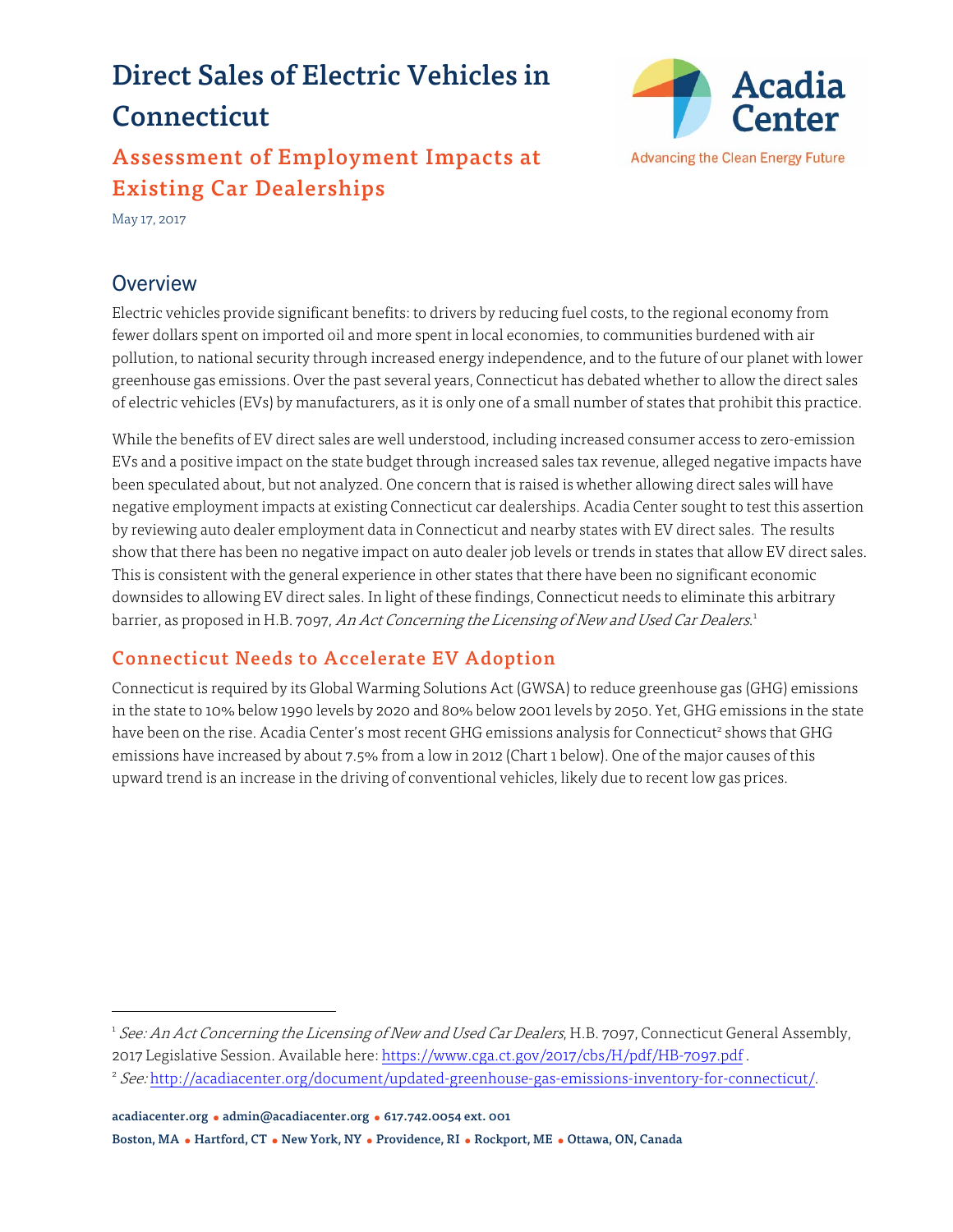

Chart 1. Connecticut GHG Emissions 1990-2015 Compared to Estimated 2020 GWSA Cap

As transportation is the largest source of GHG emissions in Connecticut, responsible for about 40% of the total,3 the state needs to use all available tools to reduce emissions from vehicles to achieve its GWSA mandates. Zeroemission EVs are an essential tool for addressing this challenge. With today's energy mix, EVs emit about 75% less GHGs than a conventional vehicle in the Northeast (Chart 2 below).<sup>4</sup> As the carbon intensity of the regional energy portfolio decreases, the environmental and climate benefits of EVs increase.

acadiacenter.org ● admin@acadiacenter.org ● 617.742.0054 ext. 001 Boston, MA ● Hartford, CT ● New York, NY ● Providence, RI ● Rockport, ME ● Ottawa, ON, Canada



<sup>&</sup>lt;sup>3</sup> See: CT Department of Energy and Environmental Protection, 2013 Greenhouse Gas Inventory http://www.ct.gov/deep/cwp/view.asp?a=4423&q=568752&deepNav GID=2121.

<sup>4</sup> See: http://2030.acadiacenter.org .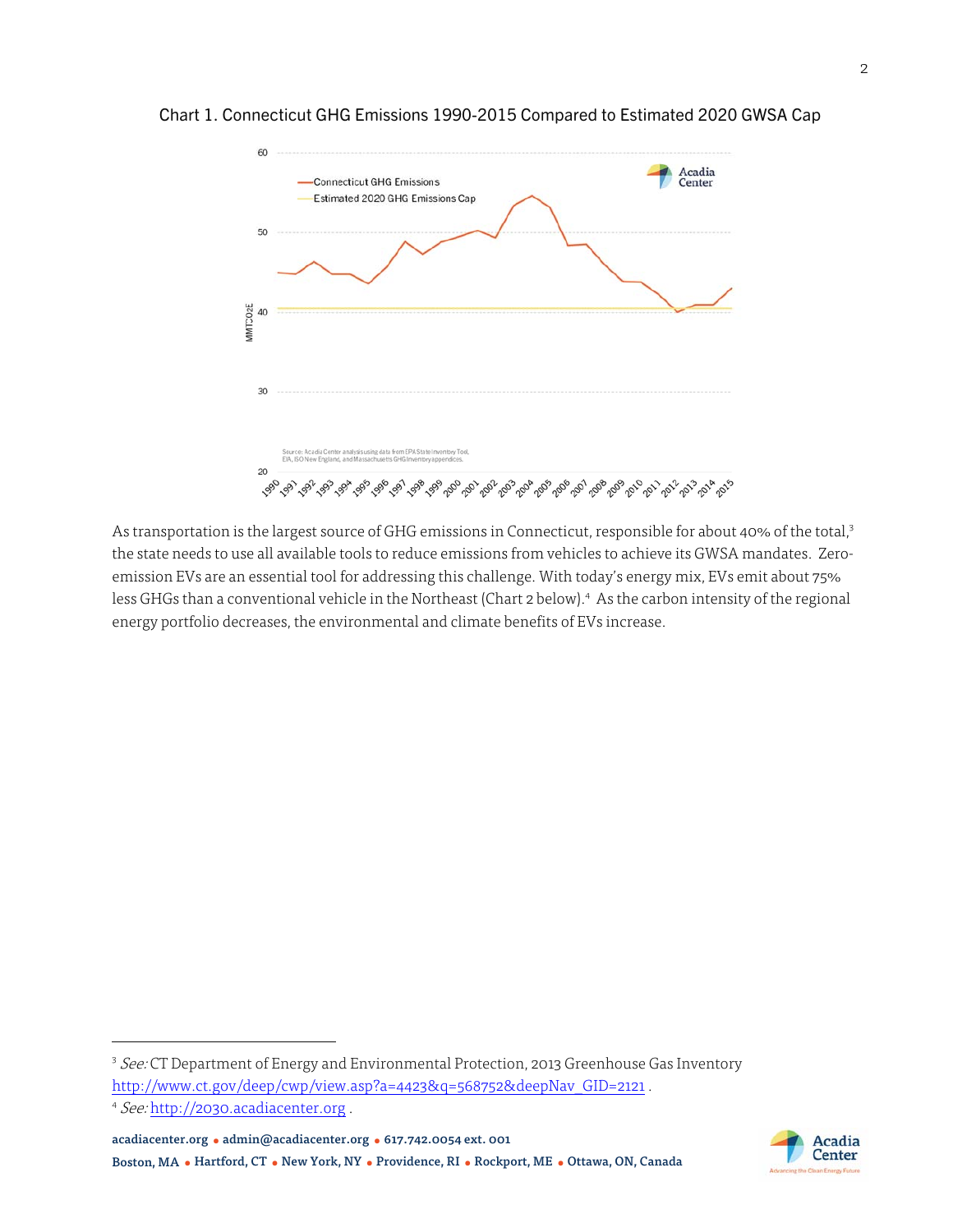

#### Chart 2: Greenhouse Gas Emissions from Electric and Conventional Vehicles in the Northeast

EVs also provide major benefits to public health, energy independence, consumers, and the regional economy. Recognizing these many benefits, Connecticut committed with other states in the Northeast to put 1.4 million zero-emission vehicles, primarily EVs, on the road by 2025;<sup>5</sup> this will require about 155,000 EVs to be registered in Connecticut by that year.<sup>6</sup> Given that only about 5,100 zero-emission vehicles have been registered in the state since 2011,<sup>7</sup> a significant increase in sales is needed to reach this goal. Increasing consumer access to additional EV models through direct sales will help to bolster EV registrations in the state. Recent modeling analysis by Acadia Center has shown that EV adoption levels will need to be even higher to meet GHG emissions mandates. We have accordingly projected that Connecticut will ultimately need to put about 509,000 zero-emission vehicles on the road by 2030 (Chart 3 below).<sup>8</sup>

acadiacenter.org ● admin@acadiacenter.org ● 617.742.0054 ext. 001

Boston, MA ● Hartford, CT ● New York, NY ● Providence, RI ● Rockport, ME ● Ottawa, ON, Canada



<sup>&</sup>lt;sup>5</sup>The memorandum of understanding is between Connecticut, Massachusetts, Rhode Island, Vermont, and New York in the Northeast, as well as Maryland, California, and Oregon. The total commitment from all states is 3.3 million vehicles.

<sup>6</sup> Sierra Club, Conservation Law Foundation, and Acadia Center, "Charging Up," 2015. Available here: http://acadiacenter.org/document/charging-up/ .

<sup>7</sup> See: http://drivingzev.com/zev-state/connecticut (accessed May 15, 2015).

<sup>&</sup>lt;sup>8</sup> Acadia Center, EnergyVision 2030, 2017. Available here: <u>http://2030.acadiacenter.org.</u>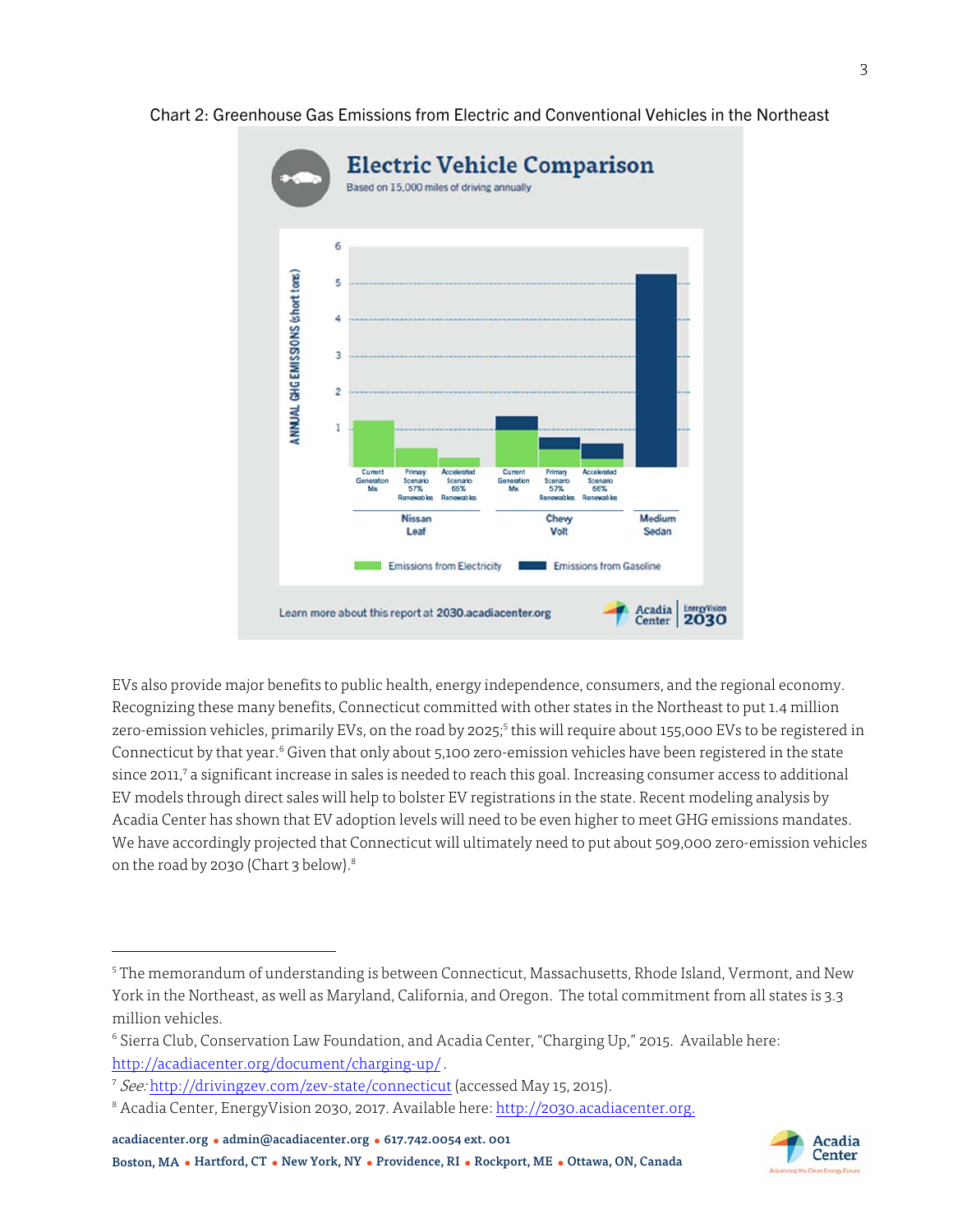



### Auto Dealer Employment and EV Direct Sales

One of the concerns expressed by opponents to EV direct sales is that this approach to expanding consumer access negatively impacts employment at in-state car dealerships. To investigate the possible impact of direct EV sales on dealership jobs, Acadia Center reviewed and assessed car dealership occupational data in nearby states that currently have direct sales of EVs by at least one manufacturer: Massachusetts, New York, and New Jersey. The data demonstrate that, since direct sales started in these states (2009 in New York, 2012 in Massachusetts, and 2012 in New Jersey, which then revoked and reinstated direct sales between 2014 and 2015), there has been no evident decline in dealership jobs (Chart 4 below).

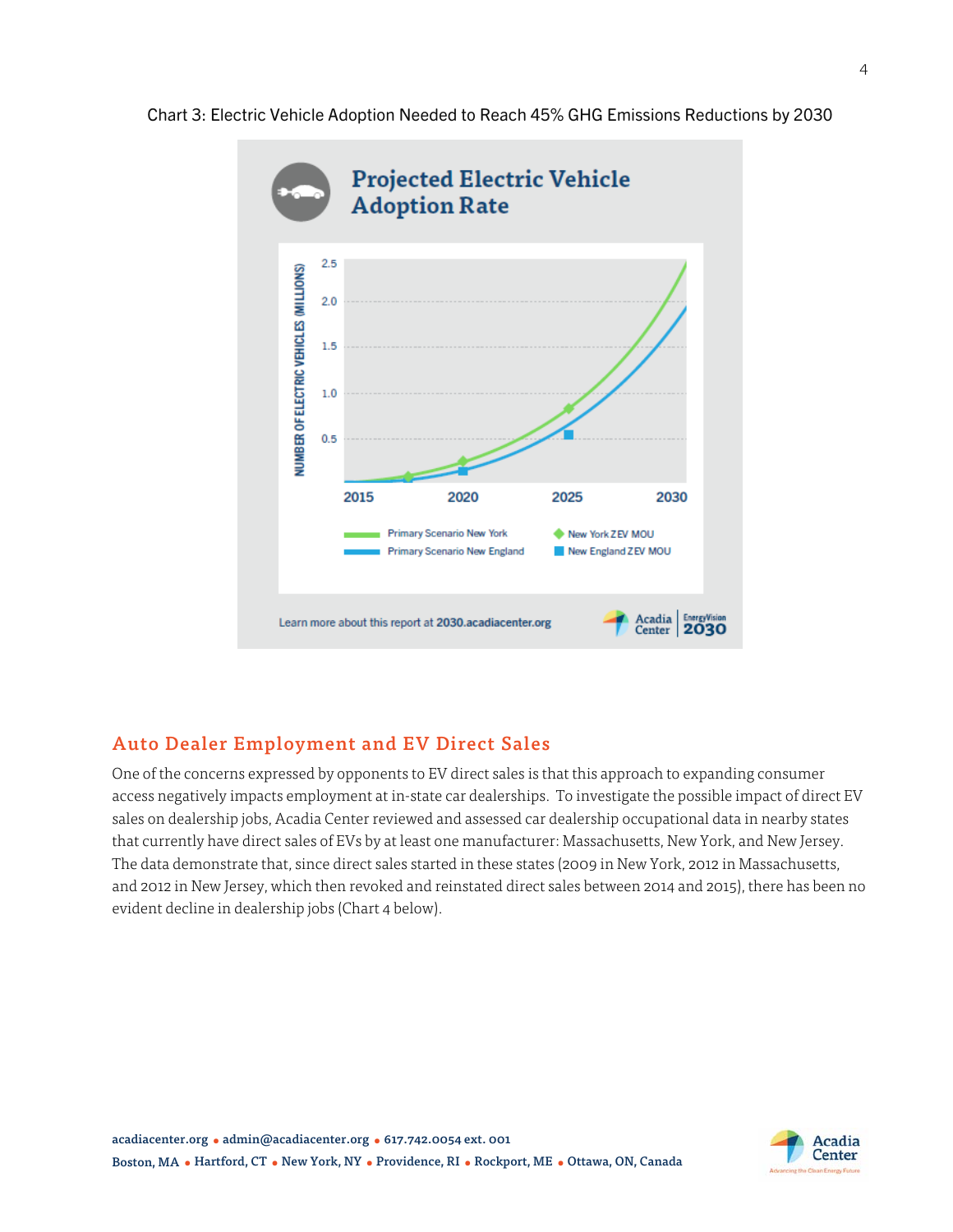

#### Chart 4: Total Auto Dealer Employment in Connecticut and Nearby States with EV Direct Sales

As Connecticut has important emissions mandates and clean car commitments to meet, it is imperative that it pursues all available consumer-friendly options to increase the number of zero-emission EVs on the road. Given that other states have not seen negative job impacts from allowing EV direct sales to consumers, adopting this sales approach in Connecticut is a reasonable way to facilitate greater EV market penetration at a time of high need for more rapid EV deployment.

#### For more information:

Emily Lewis O'Brien, Policy Analyst, elewis@acadiacenter.org, 860.246.7121 ext.207

Bill Dornbos, CT Director & Senior Attorney, wdornbos@acadiacenter.org, 860.246.7121 ext. 202

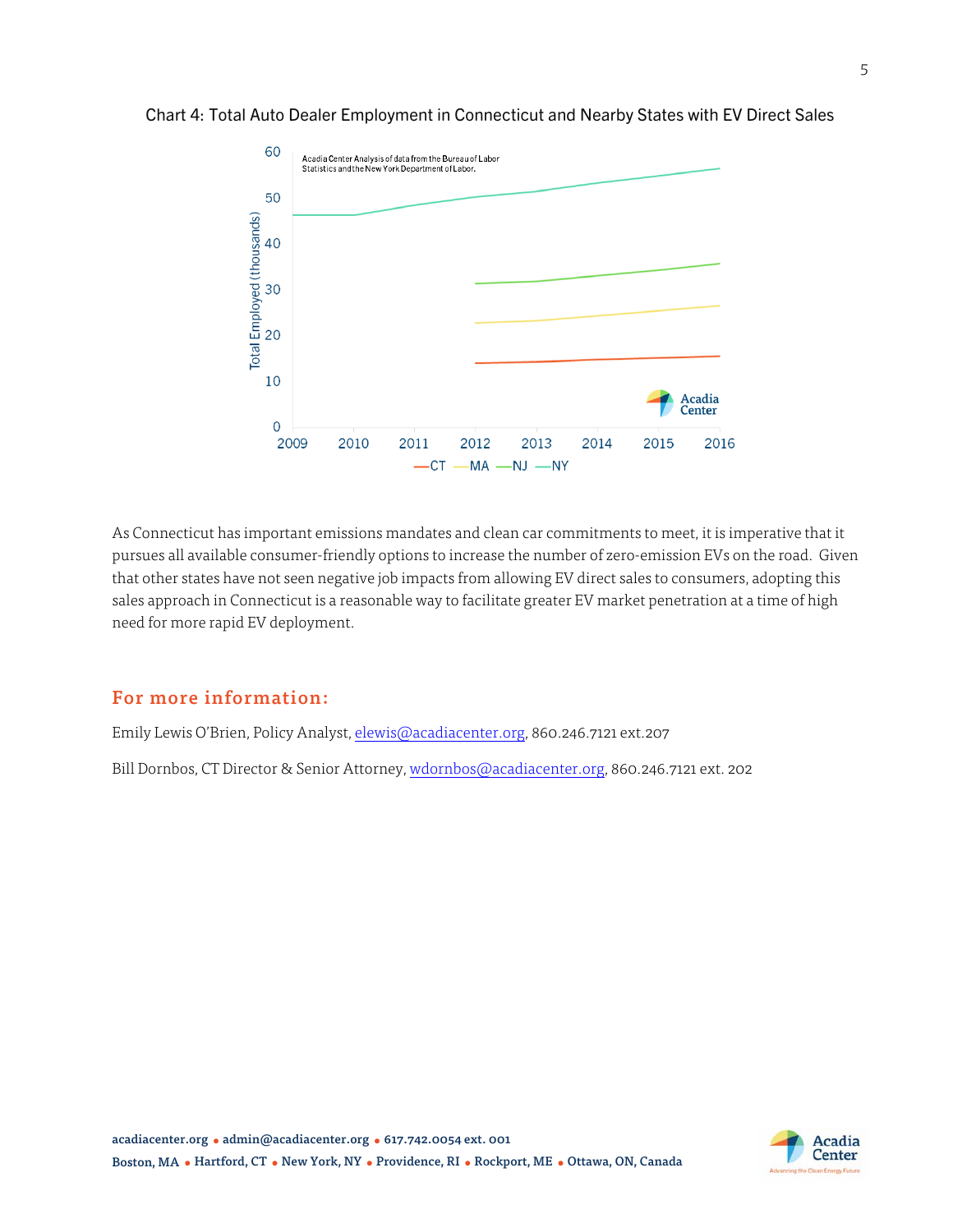## Appendix

The following chart shows the total employment and composition by major occupations of auto dealerships. The two largest divisions are sales and related occupations and installation, maintenance, and repair occupations.

|                                                                      | CТ    | <b>NY</b> | <b>NJ</b> | <b>MA</b> |
|----------------------------------------------------------------------|-------|-----------|-----------|-----------|
| <b>TOTAL EMPLOYMENT</b>                                              | 15620 | 55790     | 35950     | 26640     |
| <b>Management Occupations</b>                                        | 8%    | 5%        | 4%        | 8%        |
| <b>Business and Financial Operations Occupations</b>                 | 1%    | 2%        | 4%        | 3%        |
| <b>Transportation and Material Moving Occupations</b>                | 15%   | 13%       | 10%       | 9%        |
| <b>Sales and Related Occupations</b>                                 | 36%   | 36%       | 41%       | 35%       |
| <b>Office and Administrative Support Occupations</b>                 | 13%   | 17%       | 14%       | 16%       |
| Installation, Maintenance, and Repair Occupations                    | 26%   | 25%       | 23%       | 29%       |
| <b>Other</b> (incl. Computer, Legal, Media & Production Occupations) | 1%    | 2%        | 3%        | 1%        |

Table 1A: Auto Dealership Total Employment and Percentage of Major Occupations, 20169

The following charts show trends in the composition of the auto dealer employment sector in Connecticut, New York, Massachusetts, and New Jersey between 2012 and 2016.



Chart 1A: Main Auto Dealer Occupations in Connecticut, 2012-2016

9 Acadia Center analysis of Bureau of Labor Statistics. Data available here: https://www.bls.gov/oes/2016/may/oes\_research\_estimates.htm

acadiacenter.org ● admin@acadiacenter.org ● 617.742.0054 ext. 001

 $\overline{a}$ 

Boston, MA ● Hartford, CT ● New York, NY ● Providence, RI ● Rockport, ME ● Ottawa, ON, Canada

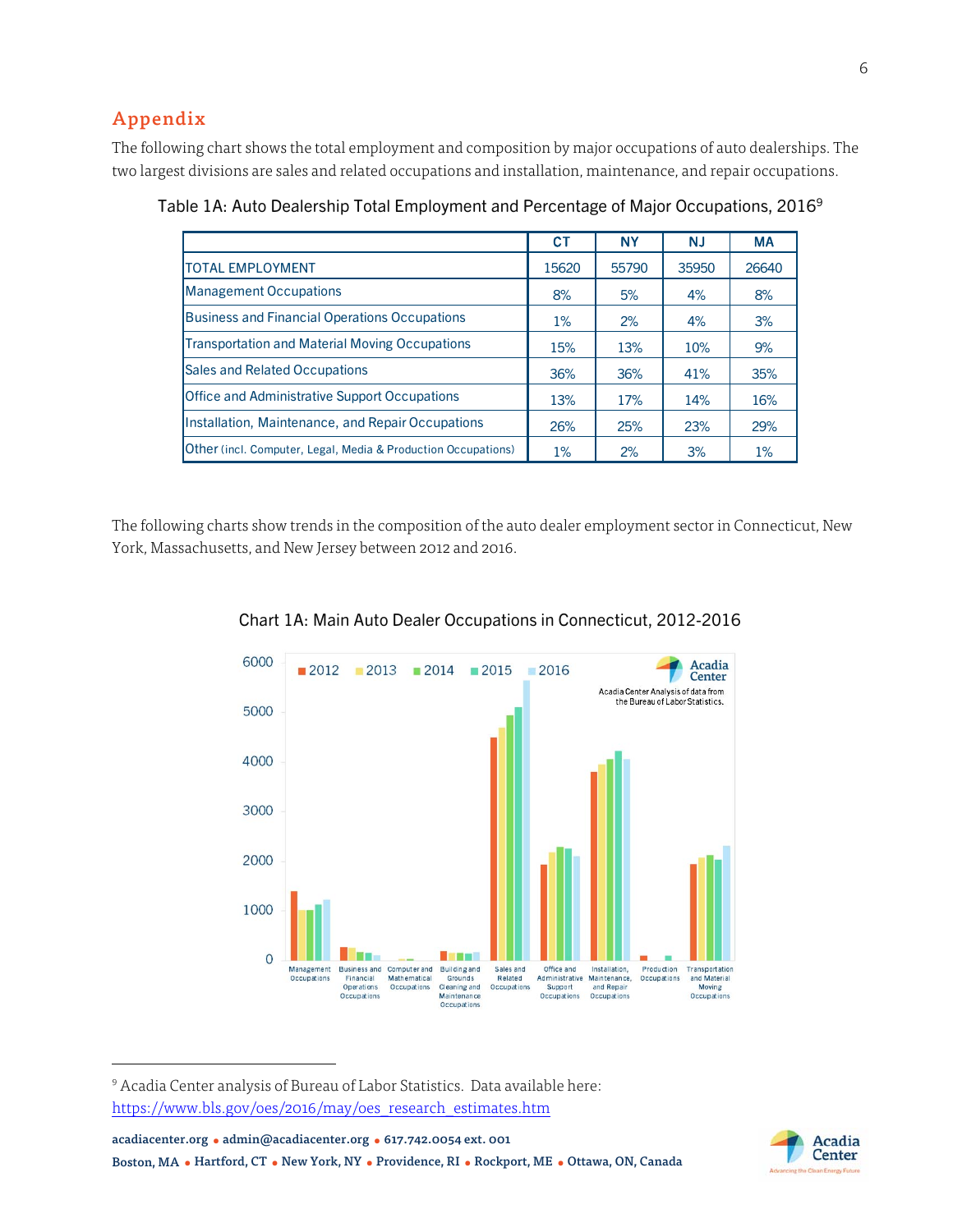

Chart 2A: Main Auto Dealer Occupations in New York, 2012-2016

Chart 3A: Main Auto Dealer Occupations in Massachusetts, 2012-2016